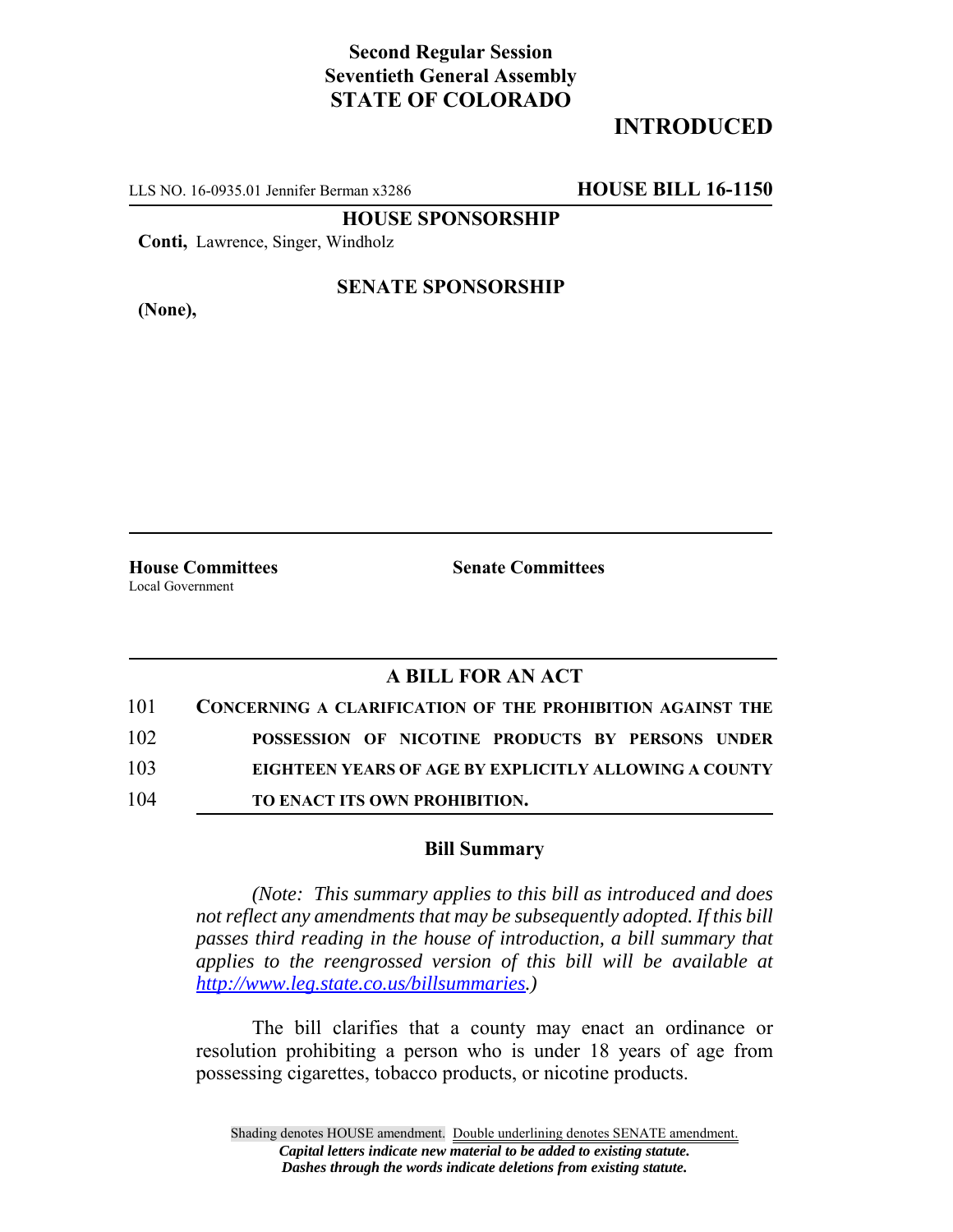*Be it enacted by the General Assembly of the State of Colorado:*

 **SECTION 1.** In Colorado Revised Statutes, 25-14-301, **amend**  $3 \qquad (4)$  as follows:

 **25-14-301. Possession of cigarettes or tobacco products by a person under eighteen prohibited - definitions.** (4) Nothing in this 6 section shall be construed to prohibit any PROHIBITS A statutory or home rule municipality OR COUNTY from enacting an ordinance OR RESOLUTION that prohibits the possession of cigarettes or tobacco products by a person who is under eighteen years of age or imposes requirements more stringent than provided in this section.

 **SECTION 2.** In Colorado Revised Statutes, 30-15-401, **amend** 12  $(1.5)$  as follows:

 **30-15-401. General regulations - definitions.** (1.5) In addition to any other powers, the board of county commissioners has the power to 15 adopt a resolution or an ordinance prohibiting minors A PERSON WHO IS UNDER EIGHTEEN YEARS OF AGE from possessing cigarettes, or tobacco 17 products, OR NICOTINE PRODUCTS as defined by section 39-28.5-101 (5) 18 18-13-121 (5), C.R.S.

 **SECTION 3. Act subject to petition - effective date.** This act takes effect at 12:01 a.m. on the day following the expiration of the ninety-day period after final adjournment of the general assembly (August 10, 2016, if adjournment sine die is on May 11, 2016); except that, if a referendum petition is filed pursuant to section 1 (3) of article V of the state constitution against this act or an item, section, or part of this act within such period, then the act, item, section, or part will not take effect unless approved by the people at the general election to be held in